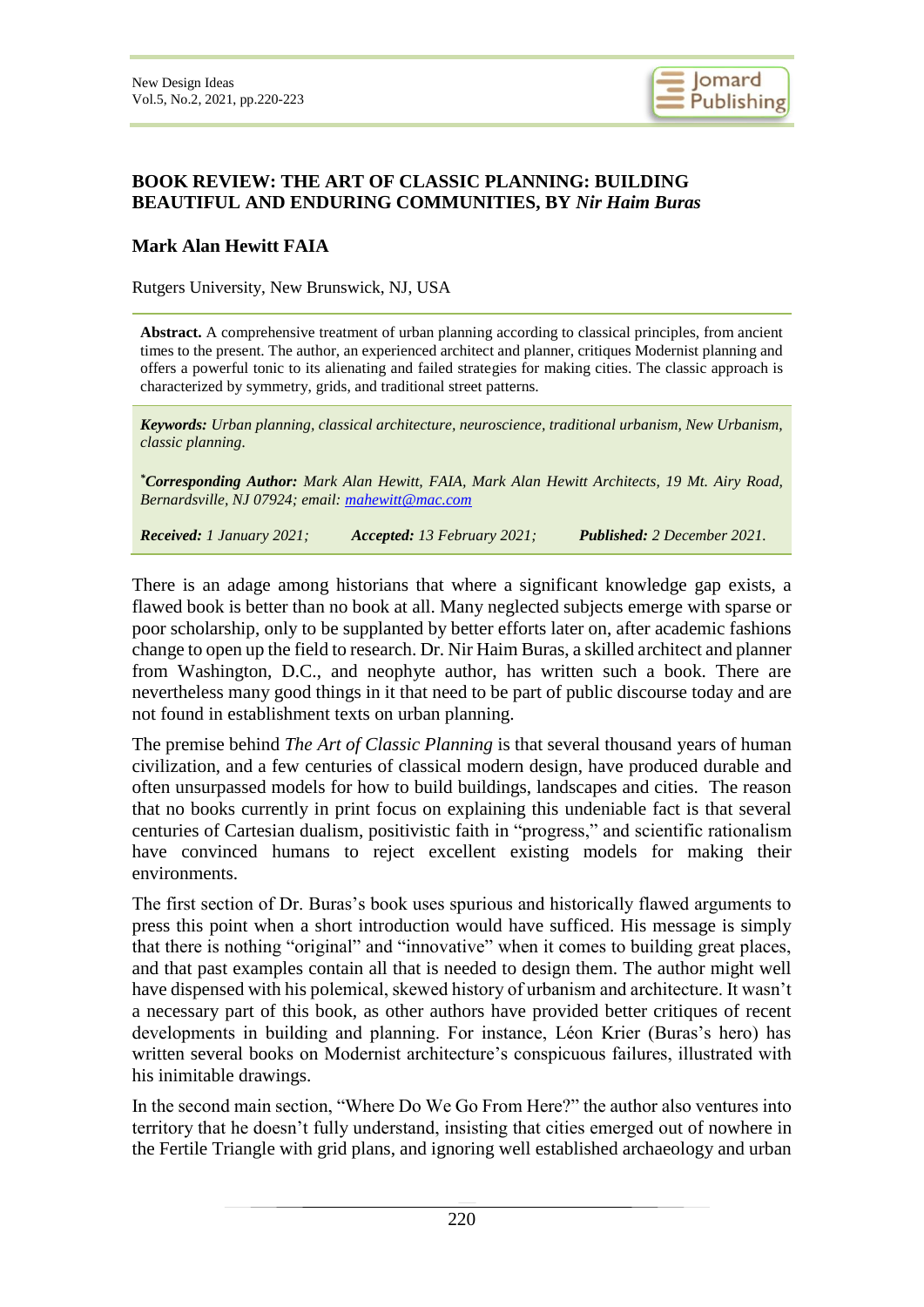history that tell a different story. He finds all kinds of non-gridded city plans inferior to his favorite "classic" towns, with no evidence to support these claims. Florence does not have a grid plan—neither does Casablanca, London, or Jerusalem—all great cities. To fit the history of civilization into his schema he runs roughshod over scholarship on cities and settlements that show the gradual and natural process of developing all sorts of city form. The "shapes" that the great Spiro Kostof analyzed in two books cited by Buras are misinterpreted and cherry picked to present a false narrative. So, when the reader gets to the well-researched and compelling middle of the book, on the development of Washington, D.C. (familiar to Buras from years of residence there), she will need to accept a history that exists only in the pages of *Classic Planning*, and nowhere else. It is also rather absurd to argue that "classic planning" grids anticipated auto circulation, parking, and subways before such things existed.

The bulk of this book contains information that will be useful to architects and planners, presented in clear illustrations, diagrams, photographs, and maps. A large budget (underwritten by the Driehaus Foundation) allowed Dr. Buras to print color illustrations throughout, and create helpful spreads that make a compelling visual argument. He also had the means to travel widely and photograph places often undocumented in previous studies. The footnotes are extensive and generally useful, but there is no bibliography, in which the reader may access them readily.

Strangely, he is critical of another urban theorist with anti-establishment views, Christopher Alexander whose *Pattern Language* employed short, focused texts and excellent diagrams to make complex points. That book would have been an excellent model for Buras, had he learned lessons from it. Alexander's book has been a best seller for decades, despite consistent criticism from nearly all establishment architects. *Classic Planning* could find a similar place in the literature if it is revised and shortened. It would then be less bulky and expensive, and thus affordable to students.

The latter half of the book offers tools that classically trained architects, and members of the *Congress for the New Urbanism*, have advanced for several decades, mostly to a resistant professional community. Little of this material is proprietary to Buras, who has been a contributor to the Traditional Architecture Group since the 1990s, and thus a student of the classical tradition. That is also an advantage, as he cannot be attacked for putting time-tested formulas into the book. Traditional building and place making are part of a shared culture that has only to be noticed and promoted, as this book does effectively. When the author writes in expository style, as an experienced designer, he is convincing. When he attacks modernists and misguided policymakers, he is not.

When it comes to the mechanics of design, Buras has a talent for simplification that makes the second half of the book a treasure trove of information. He manages to introduce both Western and Non-western models into the text with ease, giving the reader a primer on the Orders and Classical grammar in diagrams and a few pages of succinct text. No architect would find this sufficient, but for an urban designer nothing more is necessary. Examples from his own extensive portfolio give him the authority that only experience can offer, though fewer would be better.

No other text presents Fung Shui and brain science along with modern design standards for roads, transit design, and planning. This catholic approach proves most effective when treating familiar subjects like traffic circulation and street design (where other CNU thinkers have paved the way). Buras seems comfortable with selecting many effective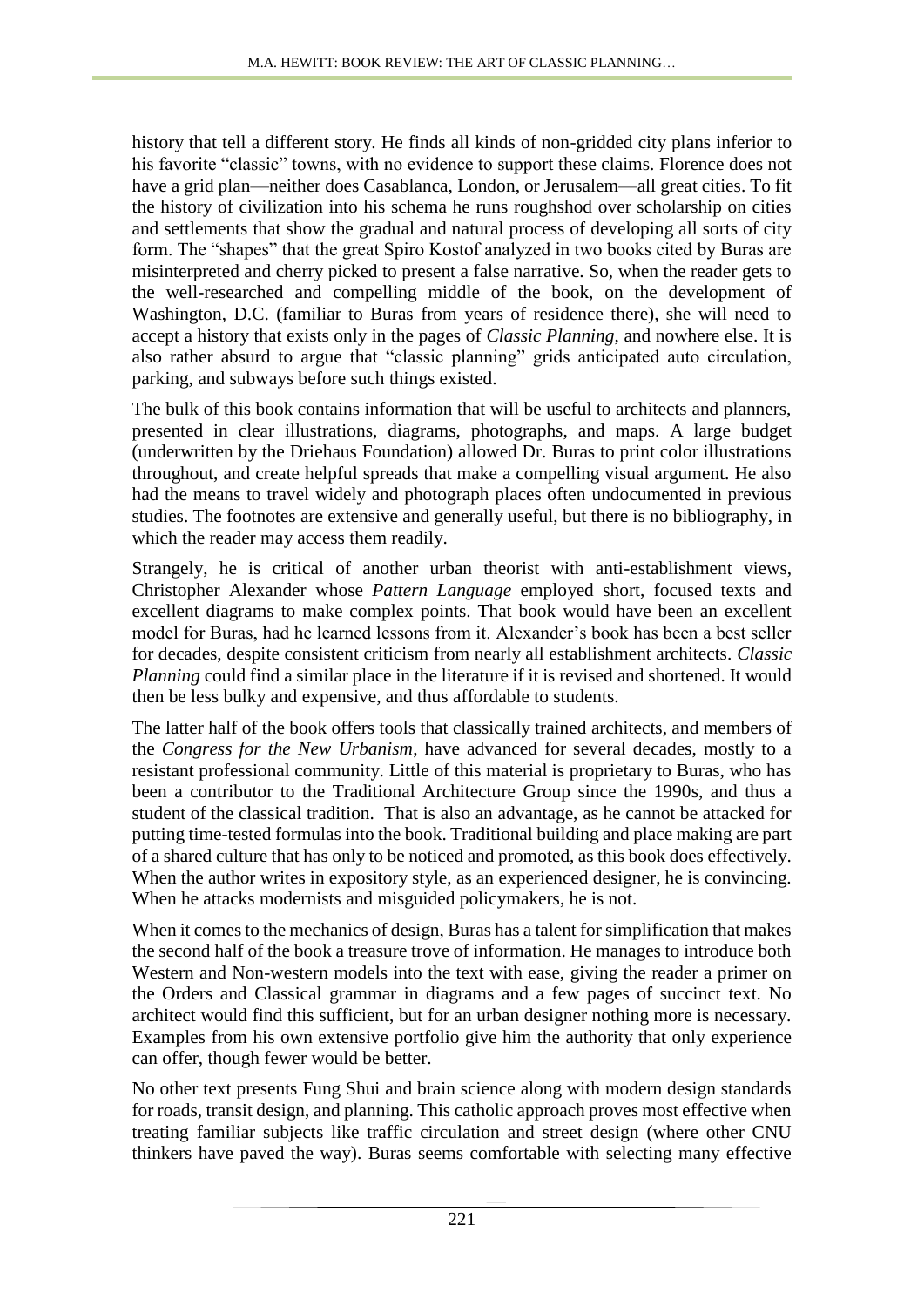methodologies from current practice and mixing them with historically grounded ones. A wonderful example of this is his comparison of the horse with the car in a section on parking. One chart shows that both were major polluters, and that people made use of each in similar ways. Parking garages are very like stables, and even exist in similar places in a city like New York. A functionalist would never think to use such an analogy, but it works. A superb example of pictorial comparison is a pair of photos, one of suburban Arizona and the other of a Middle East refugee camp.

The most valuable part of *Classic Planning* comes after 300 pages of dense text, in Chapters 10 and 11: "Building a City," and "A Plan is Legacy, Not a Solution." Here Dr. Buras advances a cogent argument for bringing the best research (no matter when and how it was produced) to bear on pressing problems. In fact, he recapitulates material that was dismissed earlier, like the contributions of early twentieth century "modern" planners (Hegemann, Peets, Sitte, Parker, Unwin, and Cerda) in a positive light. As he writes, "Using conventional language and qualitative parameters, the humanistic territorial interventions of the classical method displace the written planning brief with practical forms" [364]. Many of these forms are outlined in the last chapters of his book.

As in the earlier chapters, the author uses examples from his own planning work to flesh out ideas, but more effectively in that the character of different communities, places, and cultures stands out. *Classic planning* becomes no longer a dry formula or didactic pursuit—people benefit from careful analysis, best practices, and appropriate scientific knowledge. Good teams of experts, craftsmen, and community leaders can make a difference when all contributions are valued. In some respects the title, and term "classic," are not helpful in explaining this. Is there another term that would be better? He cites the *Gaia hypothesis* of James Lovelock to discuss a kind of building/environment balance that Aldo Leopold called a "right relationship" between humans and nature. Alexander used "timeless" in his books, and Geoffrey Scott used "humanism" as a rubric.

Indeed, one of the biggest hurdles this book will face in gaining wide acceptance is its relentless didactic drumbeat for *Classical* design in all its forms. Good architects have been working in traditional idioms since a revival in the 1980s, and there is considerable discussion of architecture in the final three chapters, in concert with landscape design and artisanal decorative arts practices. The contributions of traditional crafts masters are particularly important in any stable urban society—Japan and China continue to value their heritage in this way. Neuroscience and biology have proven that brain-bodyenvironment awareness is acute in such artisans, and that all of us benefit from being in their presence.

The conclusions in this long and incessantly polemical book are sound. Many of its themes and paradigms will be part of the discourse on how to reform the design and planning professions during the coming decades. Despite a lavish production budget and handsome design it was not properly edited or screened before publication. Hence, those who hope for significant reform of the design professions won't be able to commend the book to students—at least in its present form. Dr. Buras runs a graduate course through his own Classic Design Institute that hopes to teach practical planning and only time will tell if he will be successful in doing so. With a few judicious revisions to his book, he will undoubtedly be more effective, leaving a legacy, but not necessarily a final solution, as he set out to do.